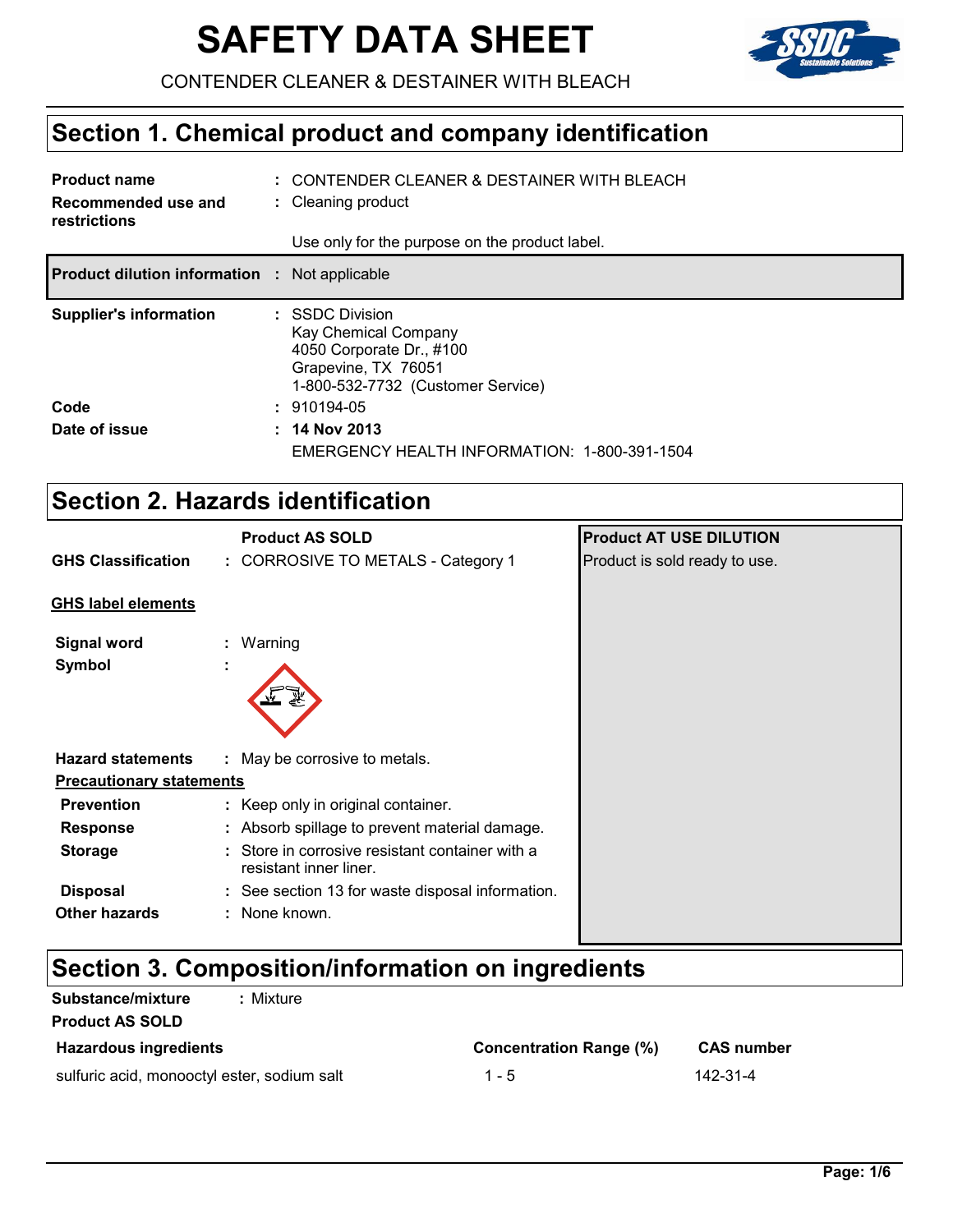# **Section 3. Composition/information on ingredients**

#### **Product AT USE DILUTION**

#### **Hazardous ingredients Concentration Range (%) CAS number**

Product is sold ready to use.

#### **Section 4. First aid measures**

|                                       | <b>Product AS SOLD</b>                                                                                                                                                        | <b>Product AT USE DILUTION</b> |  |
|---------------------------------------|-------------------------------------------------------------------------------------------------------------------------------------------------------------------------------|--------------------------------|--|
| Eye contact                           | : No known effect after eye contact. Rinse with<br>water for a few minutes.                                                                                                   | Product is sold ready to use.  |  |
| <b>Skin contact</b>                   | : No known effect after skin contact. Rinse with<br>water for a few minutes.                                                                                                  |                                |  |
| <b>Inhalation</b>                     | : No special measures required. Treat<br>symptomatically.                                                                                                                     |                                |  |
| Ingestion                             | : Get medical attention if symptoms occur.                                                                                                                                    |                                |  |
| <b>Protection of first-</b><br>aiders | : No action shall be taken involving any personal risk or without suitable training. It may be<br>dangerous to the person providing aid to give mouth-to-mouth resuscitation. |                                |  |
| Notes to physician                    | : Treat symptomatically. Contact poison treatment specialist immediately if large quantities have<br>been ingested or inhaled.                                                |                                |  |

**See toxicological information (section 11)**

#### **Section 5. Fire-fighting measures**

| <b>Product AS SOLD</b>                                   |                                                                                                                                                                                                     |
|----------------------------------------------------------|-----------------------------------------------------------------------------------------------------------------------------------------------------------------------------------------------------|
| Suitable fire extinguishing<br>media                     | : Use water spray, fog or foam.                                                                                                                                                                     |
| <b>Specific hazards arising</b><br>from the chemical     | : In a fire or if heated, a pressure increase will occur and the container may burst.                                                                                                               |
| <b>Hazardous thermal</b><br>decomposition products       | : Decomposition products may include the following materials:<br>carbon dioxide<br>carbon monoxide<br>sulfur oxides<br>metal oxide/oxides                                                           |
| <b>Specific fire-fighting</b><br>methods                 | : Promptly isolate the scene by removing all persons from the vicinity of the incident if<br>there is a fire. No action shall be taken involving any personal risk or without<br>suitable training. |
| <b>Special protective</b><br>equipment for fire-fighters | : Fire-fighters should wear appropriate protective equipment and self-contained<br>breathing apparatus (SCBA) with a full face-piece operated in positive pressure<br>mode.                         |

### **Section 6. Accidental release measures**

|                                                           | <b>Product AS SOLD</b>                                                                                                                         | <b>Product AT USE DILUTION</b> |
|-----------------------------------------------------------|------------------------------------------------------------------------------------------------------------------------------------------------|--------------------------------|
| <b>Personal</b><br>precautions                            | : Use personal protective equipment as required.                                                                                               | Product is sold ready to use.  |
| <b>Environmental</b><br>precautions<br><b>Methods for</b> | : Avoid contact of large amounts of spilled material<br>and runoff with soil and surface waterways.<br>: Use a water rinse for final clean-up. |                                |
| cleaning up                                               |                                                                                                                                                |                                |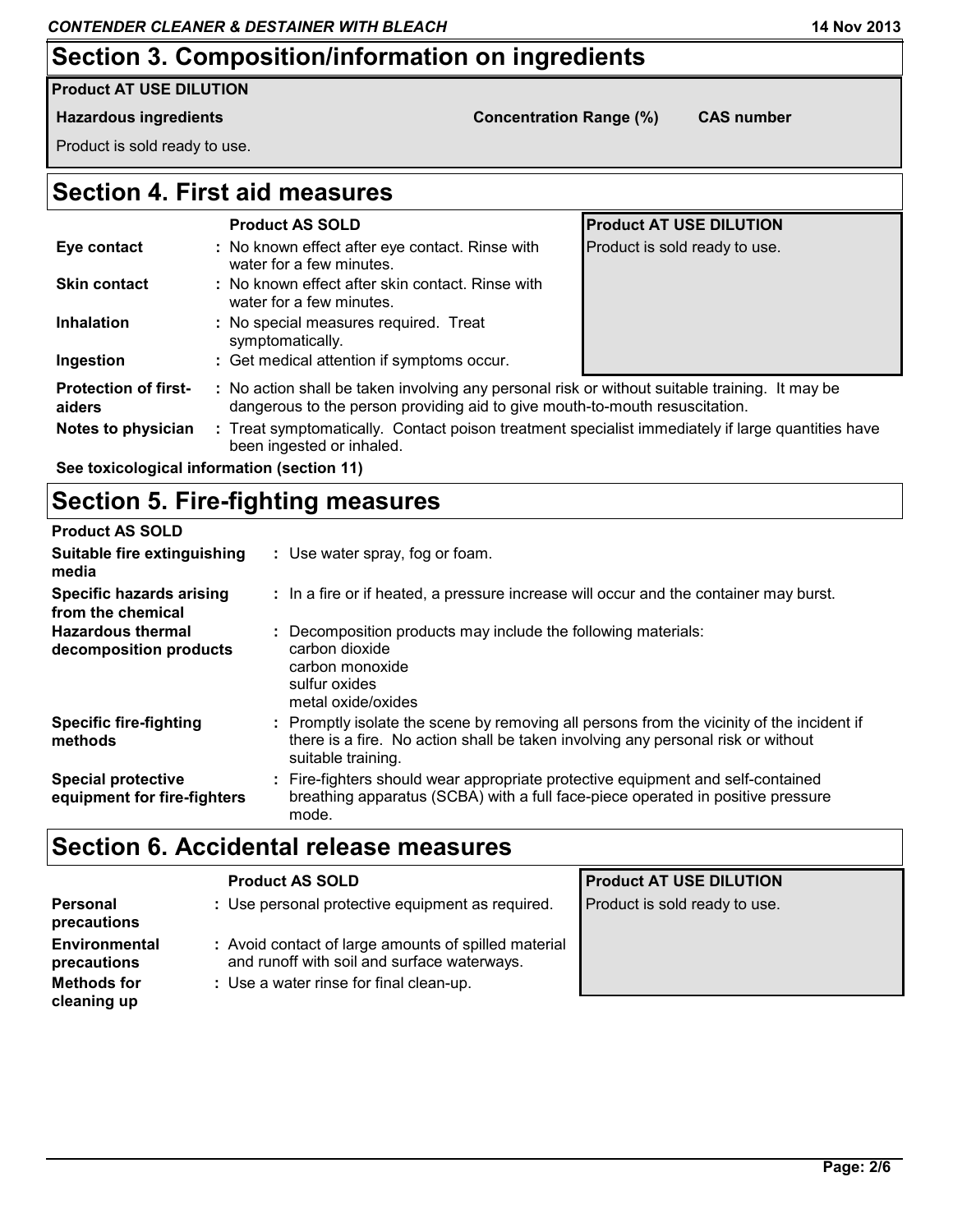#### **Section 7. Handling and storage**

| <b>Handling</b> |  |
|-----------------|--|
| <b>Storage</b>  |  |

**:** Wash thoroughly after handling. **Product is sold ready to use.** Product is sold ready to use. **:** Keep out of reach of children.

**Product AS SOLD Product AT USE DILUTION** 

Store between the following temperatures: 0 and 40°C

### **Section 8. Exposure controls/personal protection**

#### **Hand protection Eye protection Respiratory protection :** A respirator is not needed under normal and **:** No protective equipment is needed under normal **:** No protective equipment is needed under normal **Skin protection : Appropriate engineering controls :** Good general ventilation should be sufficient to **Hygiene measures : Control parameters Personal protection Product AS SOLD Product AT USE DILUTION** None. **Ingredient name Exposure limits** control worker exposure to airborne contaminants. Product is sold ready to use. use conditions. Wash hands, forearms and face thoroughly after handling chemical products, before eating, smoking and using the lavatory and at the end of the working period. Appropriate techniques use conditions. : No protective equipment is needed under normal use conditions. intended conditions of product use.

should be used to remove potentially contaminated clothing. Wash contaminated clothing

#### before reusing. **Section 9. Physical and chemical properties**

|                                                   | <b>Product AS SOLD</b>                                                    | P  |
|---------------------------------------------------|---------------------------------------------------------------------------|----|
| <b>Physical state</b>                             | : Liquid.                                                                 | Pı |
| Color                                             | : Colorless                                                               |    |
| Odor                                              | : Fragrance-like                                                          |    |
| рH                                                | : 11.8 to 13 (100%)                                                       |    |
| <b>Flash point</b>                                | : $>100^{\circ}$ C<br>Product does not support combustion.                |    |
| <b>Explosion limits</b>                           | : Not available.                                                          |    |
| <b>Flammability (solid,</b><br>gas)               | : Not available.                                                          |    |
| <b>Melting point</b>                              | : Not available.                                                          |    |
| <b>Boiling point</b>                              | : >100°C (>212°F)                                                         |    |
| <b>Evaporation rate</b><br>(butyl acetate $= 1$ ) | : Not available.                                                          |    |
| Vapor pressure                                    | : Not available.                                                          |    |
| Vapor density                                     | : Not available.                                                          |    |
| <b>Relative density</b>                           | : 1.006 to 1.026 (Water = 1)                                              |    |
| <b>Solubility</b>                                 | : Easily soluble in the following materials: cold<br>water and hot water. |    |

#### **Product AT USE DILUTION**

roduct is sold ready to use.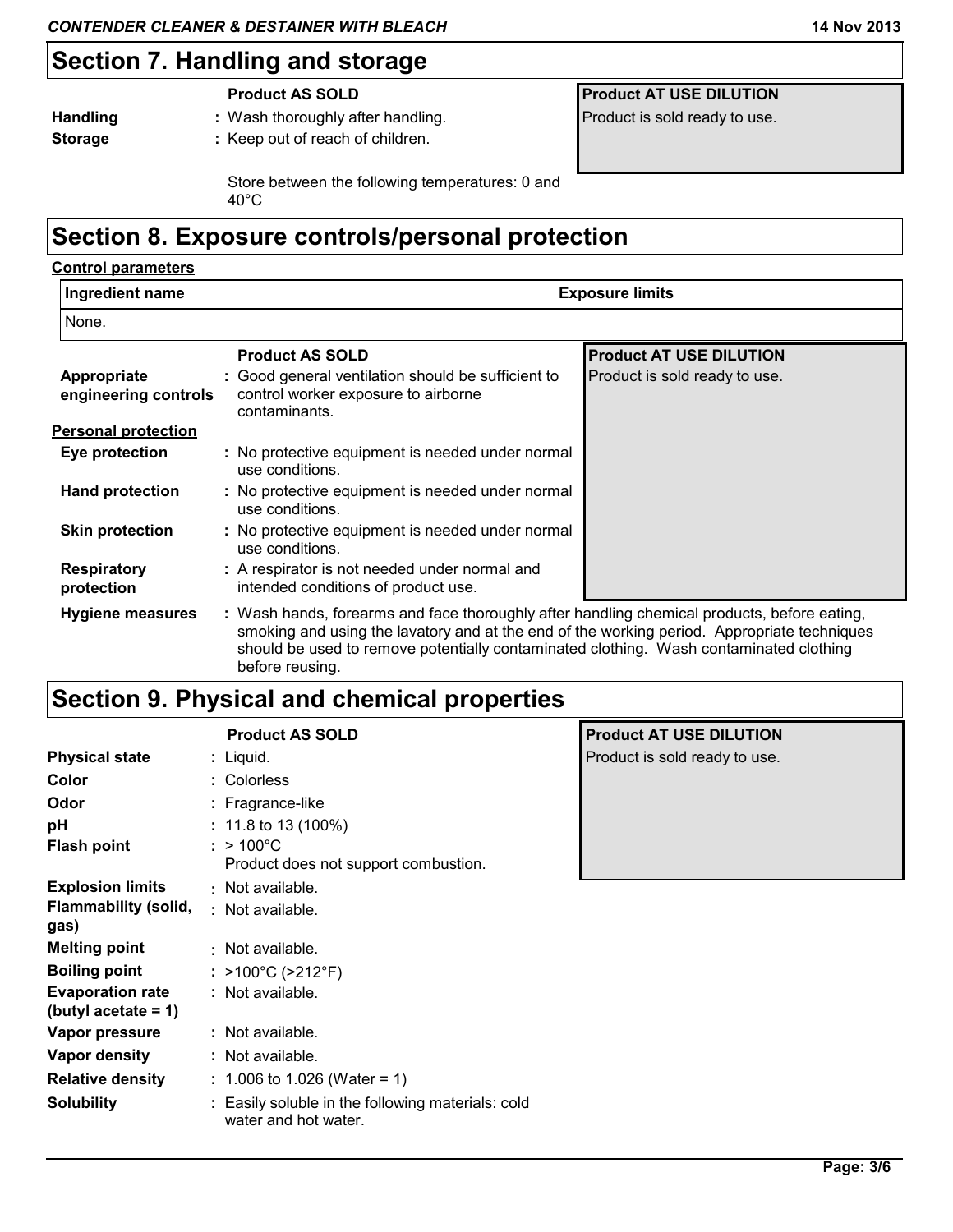| Viscosity                                                         | : Kinematic (room temperature): $0 \text{ cm}^2/\text{s}$ (0 cSt) |
|-------------------------------------------------------------------|-------------------------------------------------------------------|
| <b>Odor threshold</b>                                             | : Not available.                                                  |
| <b>Decomposition</b><br>temperature                               | : Not available.                                                  |
| <b>Auto-ignition</b><br>temperature                               | : Not available.                                                  |
| <b>Partition coefficient: : Not available.</b><br>n-octanol/water |                                                                   |

# **Section 10. Stability and reactivity**

| <b>Product AS SOLD</b>                       |                                                                                                           |
|----------------------------------------------|-----------------------------------------------------------------------------------------------------------|
| <b>Stability</b>                             | : The product is stable.                                                                                  |
| <b>Possibility of hazardous</b><br>reactions | : Under normal conditions of storage and use, hazardous reactions will not occur.                         |
| <b>Conditions to avoid</b>                   | : No specific data.                                                                                       |
| <b>Materials to avoid</b>                    | : Extremely reactive or incompatible with the following materials: metals and acids.                      |
| <b>Hazardous decomposition</b><br>products   | : Under normal conditions of storage and use, hazardous decomposition products<br>should not be produced. |

# **Section 11. Toxicological information**

| Route of exposure                           | : Skin contact, Eye contact, Inhalation, Ingestion  |                                                     |        |                                |  |  |
|---------------------------------------------|-----------------------------------------------------|-----------------------------------------------------|--------|--------------------------------|--|--|
|                                             | <b>Product AS SOLD</b>                              |                                                     |        | <b>Product AT USE DILUTION</b> |  |  |
| <b>Symptoms</b>                             |                                                     |                                                     |        |                                |  |  |
| Eye contact                                 | : No specific data.                                 |                                                     |        | Product is sold ready to use.  |  |  |
| <b>Skin contact</b>                         | : No specific data.                                 |                                                     |        |                                |  |  |
| <b>Inhalation</b>                           | : No specific data.                                 |                                                     |        |                                |  |  |
| Ingestion                                   | : No specific data.                                 |                                                     |        |                                |  |  |
| <b>Acute toxicity</b>                       |                                                     |                                                     |        |                                |  |  |
| Eye contact                                 | : No known significant effects or critical hazards. |                                                     |        |                                |  |  |
| <b>Skin contact</b>                         | : No known significant effects or critical hazards. |                                                     |        |                                |  |  |
| <b>Inhalation</b>                           | : No known significant effects or critical hazards. |                                                     |        |                                |  |  |
| Ingestion                                   | : No known significant effects or critical hazards. |                                                     |        |                                |  |  |
| <b>Toxicity data</b>                        |                                                     |                                                     |        |                                |  |  |
| Product/ingredient name                     |                                                     |                                                     |        |                                |  |  |
| sulfuric acid, monooctyl ester, sodium salt |                                                     | LD50 Dermal                                         | Rabbit | >500 mg/kg                     |  |  |
|                                             |                                                     | LD50 Oral                                           | Rat    | 2175 mg/kg                     |  |  |
| <b>Chronic toxicity</b>                     |                                                     |                                                     |        |                                |  |  |
| Carcinogenicity                             |                                                     | : No known significant effects or critical hazards. |        |                                |  |  |
| <b>Mutagenicity</b>                         | : No known significant effects or critical hazards. |                                                     |        |                                |  |  |
| <b>Teratogenicity</b>                       |                                                     | : No known significant effects or critical hazards. |        |                                |  |  |
| <b>Developmental effects</b>                |                                                     | : No known significant effects or critical hazards. |        |                                |  |  |
| <b>Fertility effects</b>                    |                                                     | : No known significant effects or critical hazards. |        |                                |  |  |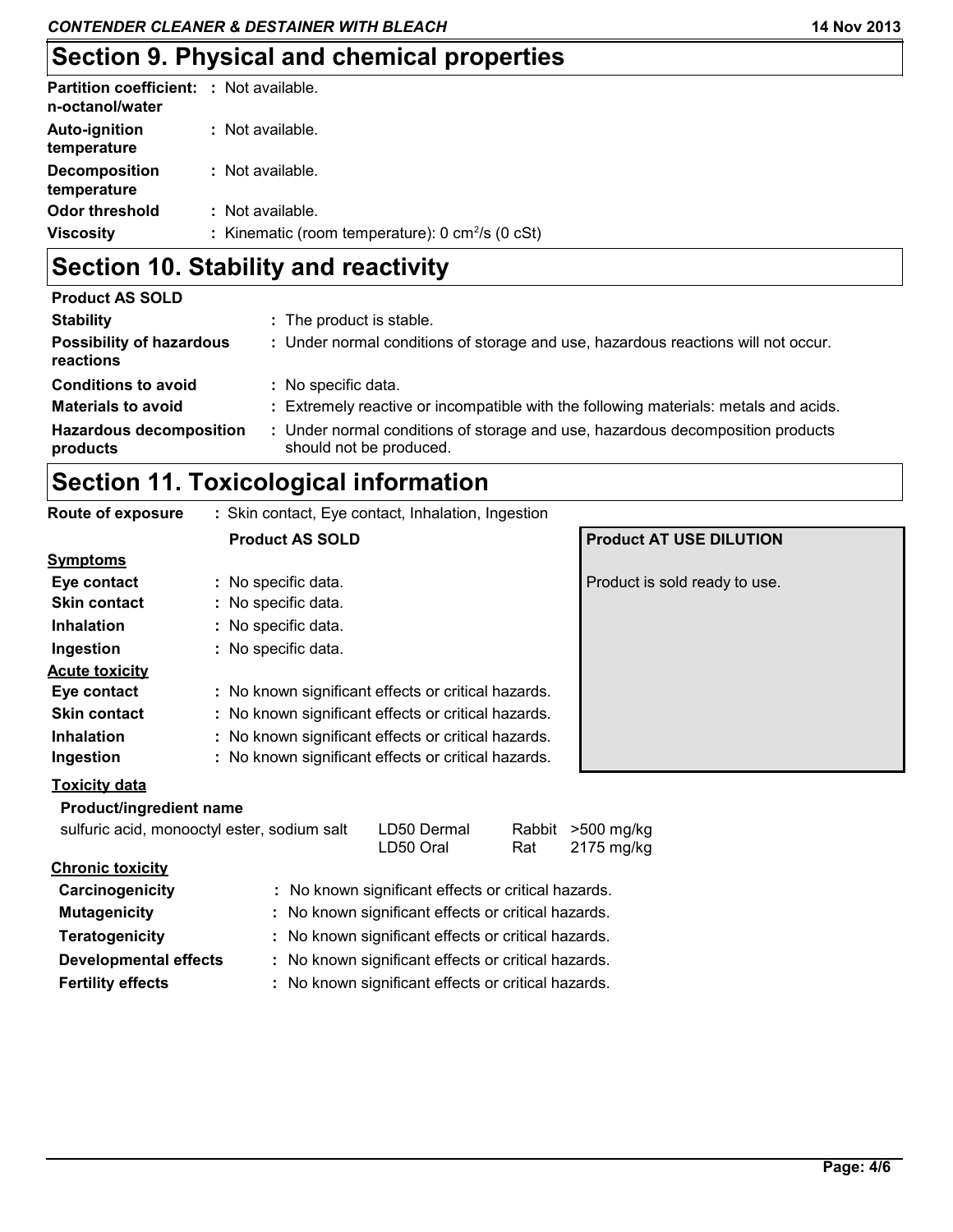# **Section 12. Ecological information**

#### **Product AS SOLD**

| <b>Ecotoxicity</b>                          | : No known significant effects or critical hazards. |                                                     |                |                 |  |
|---------------------------------------------|-----------------------------------------------------|-----------------------------------------------------|----------------|-----------------|--|
| <b>Aquatic and terrestrial toxicity</b>     |                                                     |                                                     |                |                 |  |
| <b>Product/ingredient name</b>              |                                                     | <b>Result</b>                                       | <b>Species</b> | <b>Exposure</b> |  |
| sulfuric acid, monooctyl ester, sodium salt |                                                     | Acute EC50 31 mg/l                                  | Daphnia        | 48 hours        |  |
| Other adverse effects                       |                                                     | : No known significant effects or critical hazards. |                |                 |  |
|                                             |                                                     |                                                     |                |                 |  |

#### **Section 13. Disposal considerations**

|                            | <b>Product AS SOLD</b>                                                                 | <b>Product AT USE DILUTION</b> |
|----------------------------|----------------------------------------------------------------------------------------|--------------------------------|
| Disposal methods           | Diluted product can be flushed to sanitary sewer.<br>Discard empty container in trash. | Product is sold ready to use.  |
| <b>RCRA classification</b> | : Unused product is D002 (Corrosive)                                                   |                                |

## **Section 14. Transport information**

**Certain shipping modes or package sizes may have exceptions from the transport regulations. The classification provided may not reflect those exceptions and may not apply to all shipping modes or package sizes.**

| <b>DOT</b>                     |                                                                                        |
|--------------------------------|----------------------------------------------------------------------------------------|
| <b>DOT Classification</b>      | Not regulated.                                                                         |
| <b>IMO/IMDG</b>                |                                                                                        |
| <b>IMO/IMDG Classification</b> | Not regulated.                                                                         |
|                                | For transport in bulk, see shipping documents for specific transportation information. |

**Product AT USE DILUTION** Not intended for transport.

## **Section 15. Regulatory information**

#### **Product AS SOLD**

#### **U.S. Federal regulations**

**TSCA 8(b) inventory :** All components are listed or exempted.

**SARA 302/304/311/312 extremely hazardous substances**: No listed substance

**SARA 302/304 emergency planning and notification**: No listed substance

| <b>SARA 313</b>                    | <b>Product name</b> | <b>CAS number</b> | <b>Concentration</b> |
|------------------------------------|---------------------|-------------------|----------------------|
| Form R - Reporting<br>requirements | No listed substance |                   |                      |
| <b>California Prop. 65</b>         | No listed substance |                   |                      |

#### **Section 16. Other information**

| <b>Product AS SOLD</b>      |        |
|-----------------------------|--------|
| <b>Hazardous Material</b>   | ٠<br>٠ |
| Information System (U.S.A.) |        |

| <b>Health</b>           | O |
|-------------------------|---|
| <b>Flammability</b>     |   |
| <b>Physical hazards</b> | U |
|                         |   |

**:**